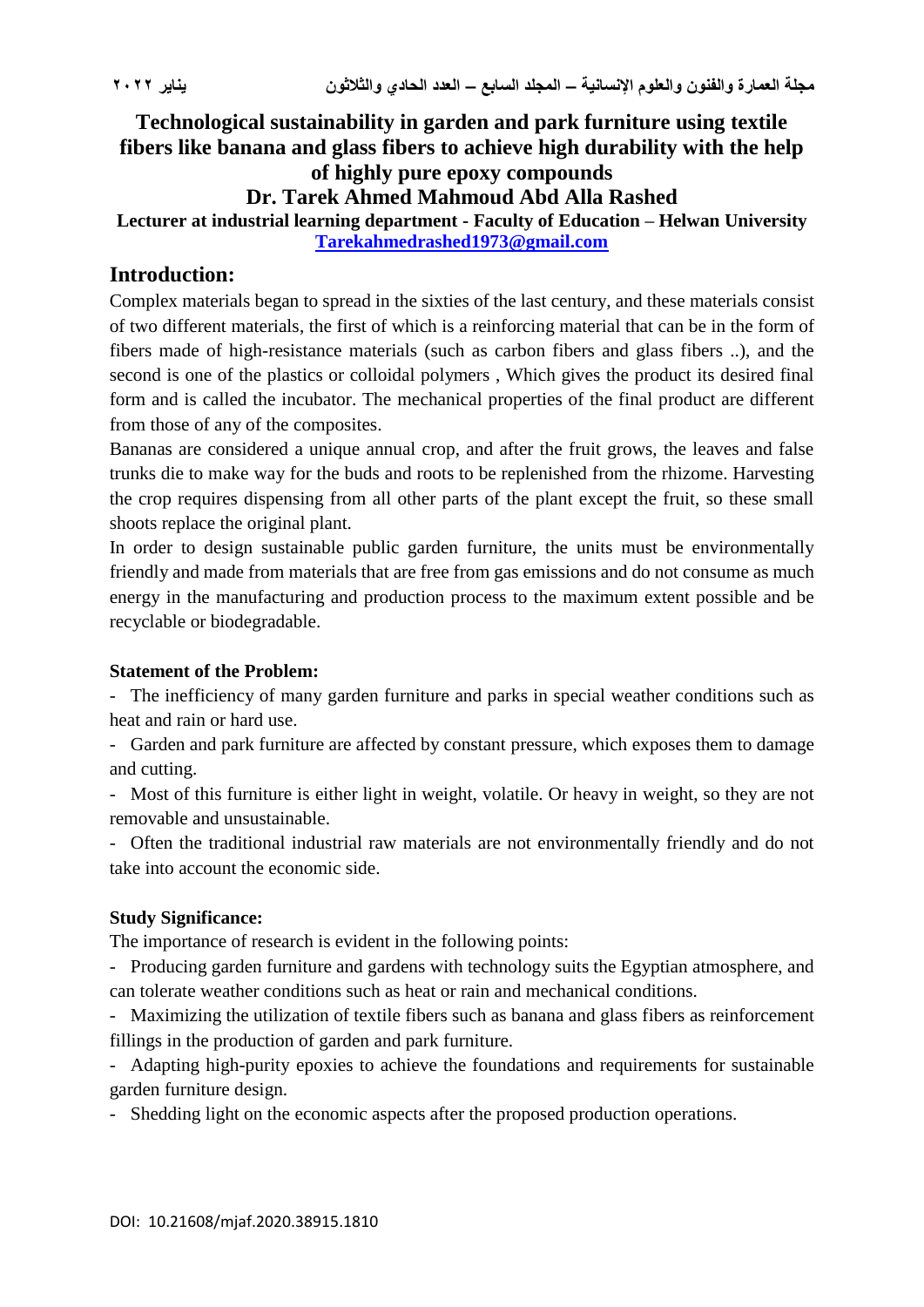## **Methodology of Research:**

- The research depends on the deductive method and the methods of practical application and statistical analysis.

# **Objective of Research:**

To provide Egyptian-made varieties produced with sustainable technology and materials using reinforced filling materials, including banana fibers, glass fibers and epoxy compounds.

## **Practical Experiences**

- Tensile Test) Galdabini-Quasar 600-Made in Italy) ASTM D638.
- Elongation Test) Galdabini-Quasar 600-Made in Italy)ASTM D638.
- Pressure Test) Galdabini-Quasar 600-Made in Italy) ASTM D695.
- Taber Abrasion (Taber Dual Abraser) ASTM D4060.

# **Procedural Steps for Research.**

4 epoxy samples were produced with (two samples of banana and glass fibers, and two samples of glass fibers only) .

- The first sample : 50 grams banana fibers bristles, 100 grams glass fibers, 1 kg epoxies.
- The second sample: 50 grams banana fibers bristles, 200 grams glass fibers, 1 kg epoxies.
- The third sample : 100 grams fiberglass (1) woven layer, 1 kg epoxy.
- Fourth sample : 200 grams of fiberglass (2) woven layer, 1 kg epoxy.

# **Research results:**

-

The strengths and weaknesses of the four species produced through this research were recorded, and the observations were as follows:

**• The first sample: 50 grams of banana fibers bristles, 100 grams glass fibers, 1 kg epoxies**

- The average tensile strength of the first sample is  $32.69 \text{ N} / \text{mm}^2$ . This means that the three added ores produced a sample with a significantly higher tensile strength. In contrast, the elongation was 11.30%, which is a suitable high elongation that helped to form the samples and manufacture them.

- Average fatigue strength of fold resistance is  $118.87 \text{ N}$  / mm<sup>2</sup>. The significant development of epoxy compounds is evident after the addition of banana and glass fibers. The average pressure stress of the first sample is  $106.14 \text{ N} / \text{mm}^2$ , which demonstrates the importance of adding textile fibers to epoxy compounds to improve their application properties.

- Ground resistance of the first sample 20 mg with a weight of 1000 g and CS17 user stone and a number of cycles of 1000 cycles. It is a very small weight loss, due to the strengthening of the epoxy complex used with banana and glass fibers contained within the sample, which causes the strength of the samples, as this sample is the least weight of samples.

# **• The second sample: 50 grams of banana fibers bristles, 200 grams glass fibers, 1 kg epoxies**

- The average tensile strength of the second sample is  $20.39 \text{ N} / \text{mm}^2$ . The addition of banana and glass fibers to the epoxy compound improved the strength of the tension slightly. In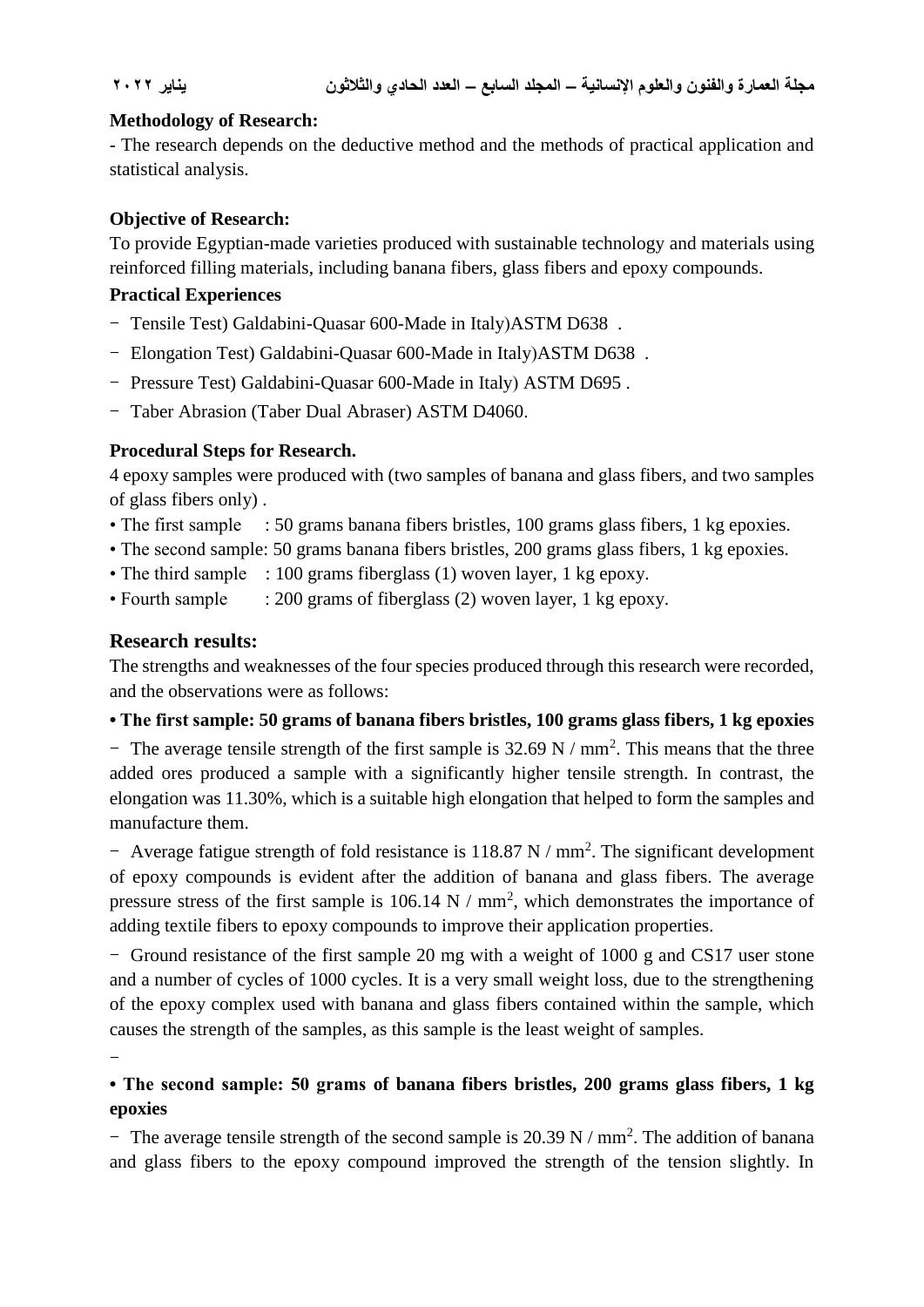contrast, elongation was 9.36%, and there was a relative decrease in the elongation rate of the sample from the first sample, after adding more banana and glass fibers.

- Average tensile strain strength is  $77.15 \text{ N} / \text{mm}^2$ . This makes the sample very suitable for making garden and park furniture. The average pressure stress of the second sample is 57.28 N  $/mm<sup>2</sup>$ . It is an average less than the first sample, and the addition of banana fibers and glass fibers and the lack of the adhesion coefficient between the textile fibers and epoxy compounds resulted in a lower tolerance of the second sample to pressure on them by less than the first sample.

- Ground resistance of the second sample, 71 mg. It is a relatively high loss in weight loss between samples.

# **• The third sample: 100 grams of fiberglass (1) woven layer, 1 kg epoxy.**

- The average tensile strength of the sample was  $38.53 \text{ N/mm}^2$ . That is, adding the fiberglass to the epoxy compounds increased the tensile strength of the sample more than all the other samples. The third sample recorded the lowest elongation ratio among the samples, as the elongation decreased to 8.20%, which makes it the least elongation of the samples.

- The average tensile strength stress is  $122.28 \text{ N}$  / mm<sup>2</sup>. The significant development of epoxies after the addition of glass fibers is evident.

- Average effective stress  $129.72 \text{ N} / \text{mm}^2$ . It is the highest pressure stress on the samples.

- Ground resistance of the third sample, 93 mg. It is the highest weight loss among all samples.

# **• Fourth sample: 200 grams of fiberglass (2) woven layer, 1 kg epoxy.**

- The average tensile strength of the sample was  $35.06 \text{ N} / \text{mm}^2$ , which is one of the highest ratios of tensile strength recorded between the samples. There was an increase in elongation that reached 12.21%, which is the highest elongation amount between the samples.

- The average tensile strength is  $170.47$  N / mm2. The significant development of epoxies after the addition of glass fibers is evident. The average pressure stress of the fourth sample was 119.89 N / mm2, which is one of the highest stress tolerances on the samples.

- Ground resistance of the fourth sample, 85 mg. It is a relatively high weight loss, and this is often due to the increase in the amount of woven fiberglass present inside the sample, which causes the strength of the samples, and sometimes a separation occurs between the layers of the fiberglass and the epoxy compound, which makes the weight loss high.

# **Interpretation of the results.**

 The fourth sample is the ideal sample for the work of garden and park furniture, due to the high tensile strength; high elongation, very high increased resistance and high pressure resistance although it is one of the highest samples in terms of weight loss and ground resistance. They are very suitable qualities for making garden and park furniture, which allows for a higher use in daily life, and resistance to variable use conditions, and not affected by conditions of weather such as high temperature, cold and rain.

• The second sample is characterized by a decrease in the amount of stress it has, less than the rest of the samples, and its relatively medium elongation and its resistance to weak folds compared to the rest of the samples, low resistance to pressure, its loss of relatively high weight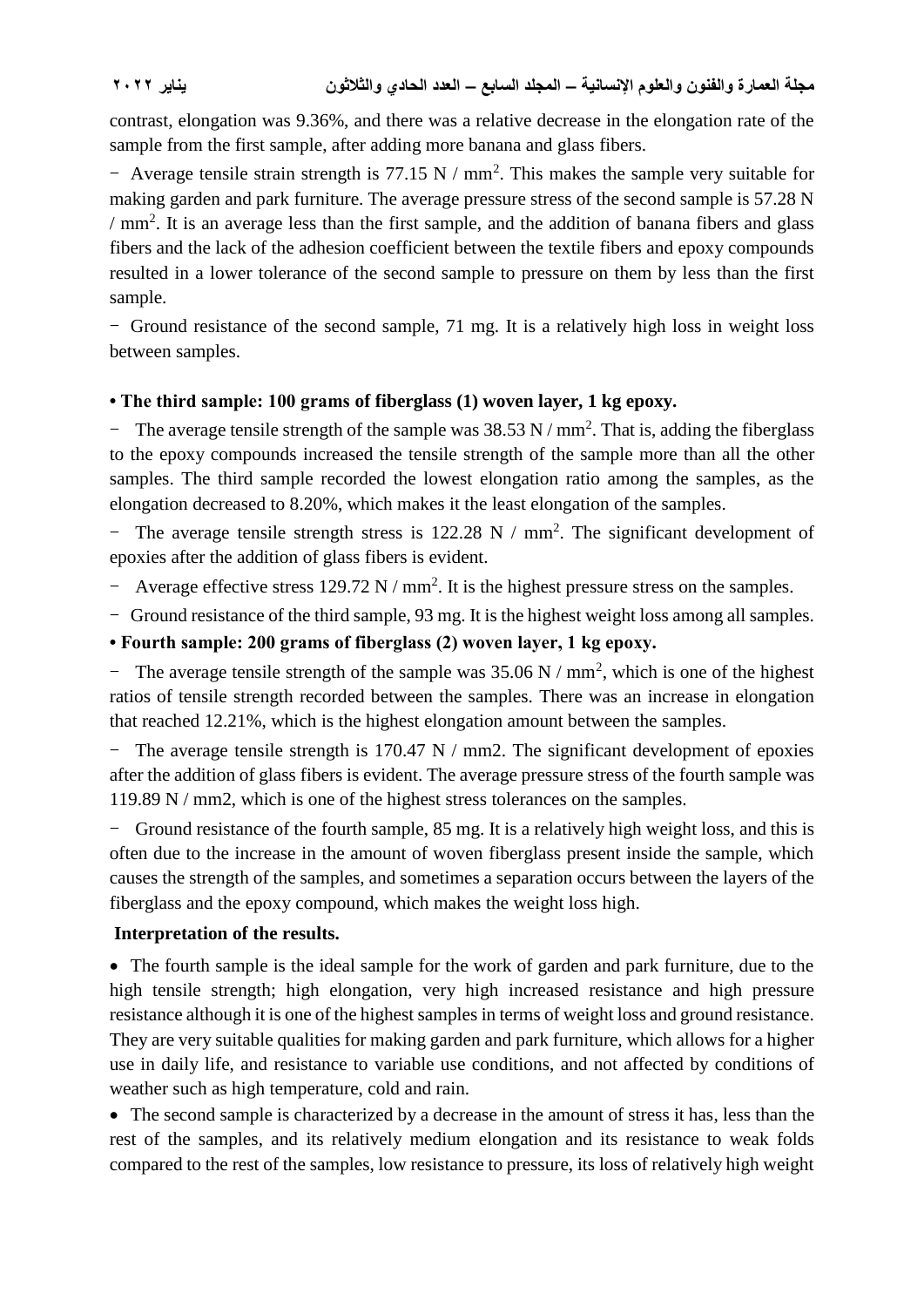and less resistance to land, so it is considered the least susceptible sample for the manufacture of garden furniture and parks, Which does not allow it to have a large scale of use in daily life, and does not allow it to resist the variable use conditions such as stress, flexion, pressure and land, and makes it easily affected by conditions and weather factors such as high temperature, cold and rain.

 The third sample is considered very ideal in the strength of tensile strength, flexural strength and compression resistance, but it is the least of the samples in the elongation ratio and the most specimen of weight loss and ground resistance. Therefore, it is possible to take advantage of these properties in making garden and parks furniture, that are not subjected to elongation or ground conditions, such as some works of artistic decorations in gardens or internal fences works in these gardens and parks.

 As for the first sample, it is an economic sample in the first place. It appears to us in the case of wanting to get the lowest cost of raw materials, because it contains only 50 grams of banana fibers with 100 grams of glass fibers added to epoxy compounds, high tensile strength, high elongation and high bending stress. Relatively high pressure fatigue and very little weight loss. It is a very ideal economic sample for garden and park furniture.

 It is clear from the results of the samples, the important economic aspect in producing this type of garden furniture and parks in a simple and pure Egyptian style, where the material of banana fibers and glass fibers was used instead of burning or disposing in a way that achieves an important environmental aspect. The glass fibers are used for reinforcement, which gives a large part of the continuity of the furniture with some maintenance. As for the epoxy material, it is very suitable compared to other materials used in making this type of furniture for gardens and parks.

# **Recommendations.**

The research recommendations are summarized in the following points:

1. Achieving cooperation with the Ministry of Industry to produce garden furniture and parks and resist weather and usage conditions.

2. Shed light to take advantage of the textile fibers used in industrial purposes such as banana fibers and glass fibers to make strengthening pads with the help of epoxy compounds.

3. Attention to the high purity epoxy due to its great industrial importance.

4. Highlighting the economic aspects after the proposed production operations.

# **References**.

1. Al-Hafiz, Yusr: Ergonomics of Sitting, Argonism Design Information Center, Egypt, Helwan University, 2007

2. Rashed, Tarek Ahmed. "Textile fibers and their applications in the architectural fields to achieve good mechanical goals", Journal of Architecture, Arts and Humanities, No. 11, Part 2, 2018.

3. Rashed, Tarek Ahmed. "The use of silicon rubber compounds with banana fibers and glass fibers in the implementation of sports stadium floors with technology appropriate to the Egyptian environment", Journal of Architecture, Arts and Humanities, Volume VI, No. 26, 2021.